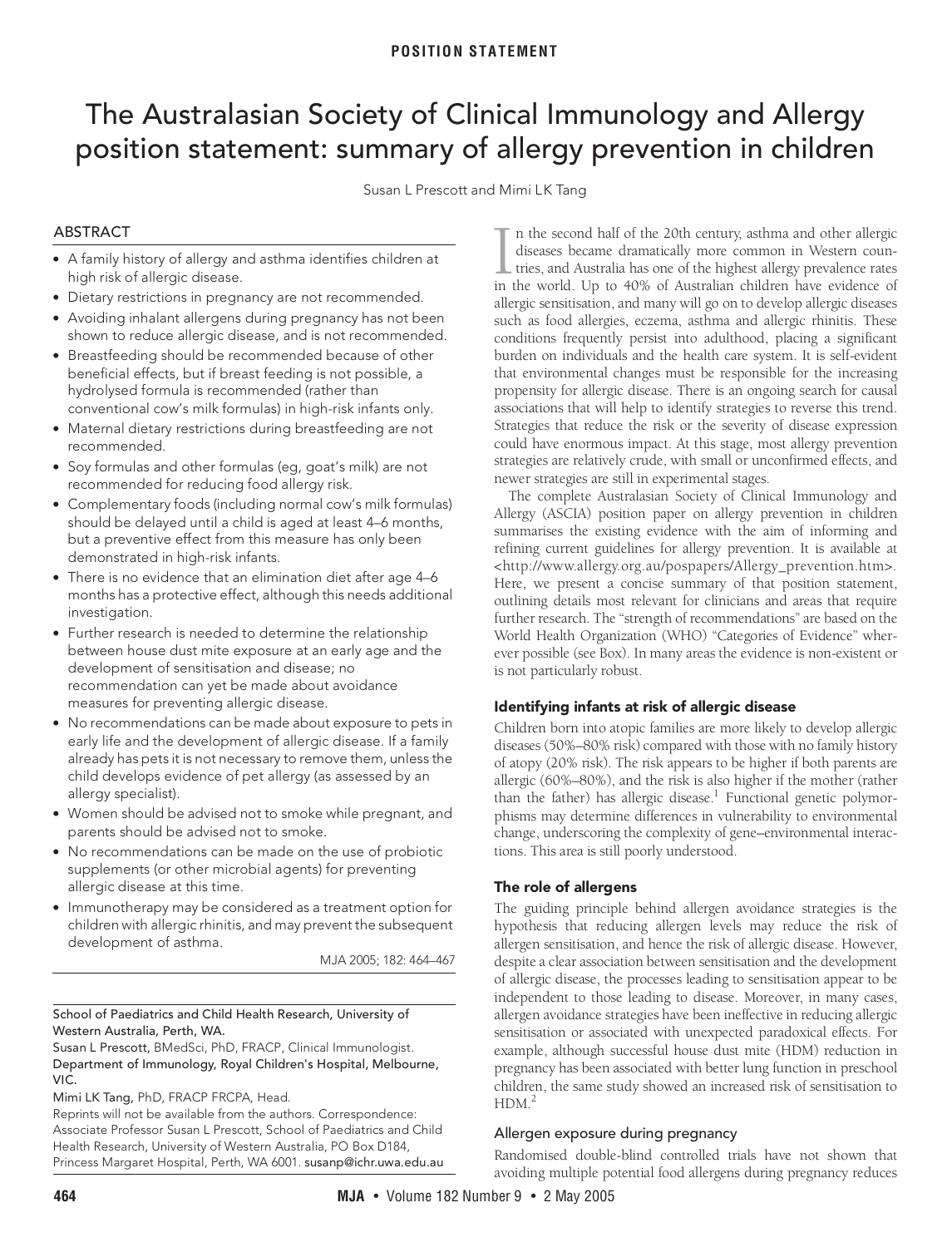the risk of allergic disease in children. $^3$  The current consensus is that this practice should be discouraged because of potential nutritional compromise to the mother and fetus.

## Recommendations

**•** Avoiding foods in pregnancy is not recommended for preventing allergic disease (strength of recommendation — A).

**•** It is difficult to justify HDM reduction strategies in pregnancy based on current evidence and the possibility of an increased risk of sensitisation<sup>[2](#page-3-2)</sup> (strength of recommendation  $-$  B).

# Breastfeeding versus formula feeding

There are inherent limitations in studies addressing this question (confounding factors, recruitment and reporting biases, perceptions modifying feeding practices, inability to randomise and blind). Importantly, many studies do not make the distinction between "exclusive breastfeeding" and "any" breastfeeding. Many studies have shown a weak protective effect on early symptoms of allergic disease (reviewed in Foucard<sup>4</sup>), including atopic eczema,<sup>[5](#page-3-5)</sup> and early wheezing[.6](#page-3-6) A systematic review of 12 prospective studies (8183 infants) found that exclusive breastfeeding in the first months of life was also associated with reduced rates of subsequent asthma (odds ratio [OR], 0.70; 95% CI, 0.60–0.81), and that the protective effect was greater in high-risk children (OR, 0.52; 95% CI, 0.35–0.79)[.7](#page-3-7)

#### Recommendations

**•** Breastfeeding should be recommended because of many beneficial effects (except where contraindicated, such as with maternal HIV infection).

**•** The current consensus is to recommend exclusive breastfeeding for at least the first 4–6 months in children at high risk of allergic disease (strength of recommendation — B).

**•** The reported protection that breastfeeding confers against allergic disease in the early years of life is relatively small, and some studies suggest there may instead be an increased risk of such disease in later life.

# **Maternal allergen avoidance during lactation**

There is no convincing evidence that allergen avoidance during lactation has a protective effect. Although several studies indicate that maternal avoidance of potential food allergens (milk, egg, and fish) while breastfeeding may reduce the risk of atopic eczema in the first years of life, other studies do not confirm this (details of these studies are available at <http://www.allergy.org.au/pospapers/Allergy\_prevention.htm>). While a systematic Cochrane review suggested some benefits on early atopic eczema, methodological limitations make the findings difficult to interpret[.8](#page-3-8)

# Recommendation

**•** Maternal dietary restrictions during breastfeeding are not recommended for disease prevention (strength of recommendation — A).

# Infant formulas

The most recent Cochrane reviews of allergy and infant feeding concluded that hydrolysed formulas reduce the risk of infant allergy (compared with cow's milk formulas),<sup>9</sup> but that these hydrolysed formulas should not be offered in favour of breast milk for allergy prevention.<sup>9[,10](#page-3-10)</sup> Significant effects have been observed with both partially and extensively hydrolysed formulas,<sup>11</sup> but because of great variations in study design and diagnostic criteria, the relative efficacy

### <span id="page-1-0"></span>**World Health Organization categories of evidence and strength of recommendations**

#### Categories of evidence:

- Ia Evidence from meta-analysis of randomised controlled trials
- Ib Evidence from at least one randomised controlled trial
- IIa Evidence from at least one controlled study without randomisation
- IIb Evidence from at least one other type of quasi-experimental study
- III Evidence from non-experimental descriptive studies, such as comparative studies, correlation studies and case-control studies
- IV Expert opinion

#### Strength of recommendations:

- A Directly based on category I evidence
- B Directly based on category II evidence or extrapolated recommendation from category I evidence
- C Directly based on category III evidence or extrapolated recommendation from category I or II evidence
- D Directly based on category IV evidence or extrapolated recommendation from category I, II or III evidence

of the different formulas tested in different studies cannot be compared directly.

Prospective studies have shown that soy formulas are as allergenic as normal cow's milk formulas, $^{11}$  but some controversy remains. Soy formulas and other milks (such as goat's milk formula) are not recommended for the prevention of allergic disease.

#### Recommendations

**•** If exclusive breastfeeding is not possible in high-risk infants, a hydrolysed formula (rather than a conventional cow's milk-based formula) is recommended (strength of recommendation — A).

**•** Both extensively hydrolysed and partially hydrolysed formulas have been shown to have protective effects in high-risk infants with atopic heredity (strength of recommendation — A). Partially hydrolysed formula is available in Australia without prescription. Extensively hydrolysed formula is available with prescription, but is only subsidised for the treatment of infants with combined cow's milk and soy milk allergy.

• Soy formulas and other formulas (such as goat's milk) are not recommended for reducing the risk of food allergy (strength of recommendation — B).

# Infant diet

Studies suggest that delaying the introduction of solid foods may reduce the incidence, or delay the onset, of infantile allergic diseases in the first year of life, including atopic dermatitis, food $^{12,13}$  $^{12,13}$  $^{12,13}$  and other allergies, and wheezing.<sup>10</sup> However, these effects are modest, and long-term benefits are not certain. In children with existing sensitisations or overt allergic disease (or those deemed to be at high risk for other reasons), it has been common clinical practice to recommend avoidance of potentially allergenic foods such as egg and milk until 12 months of age, and peanuts, nuts and shellfish until after 2–4 years of age. This practice is based on a theoretical benefit to protect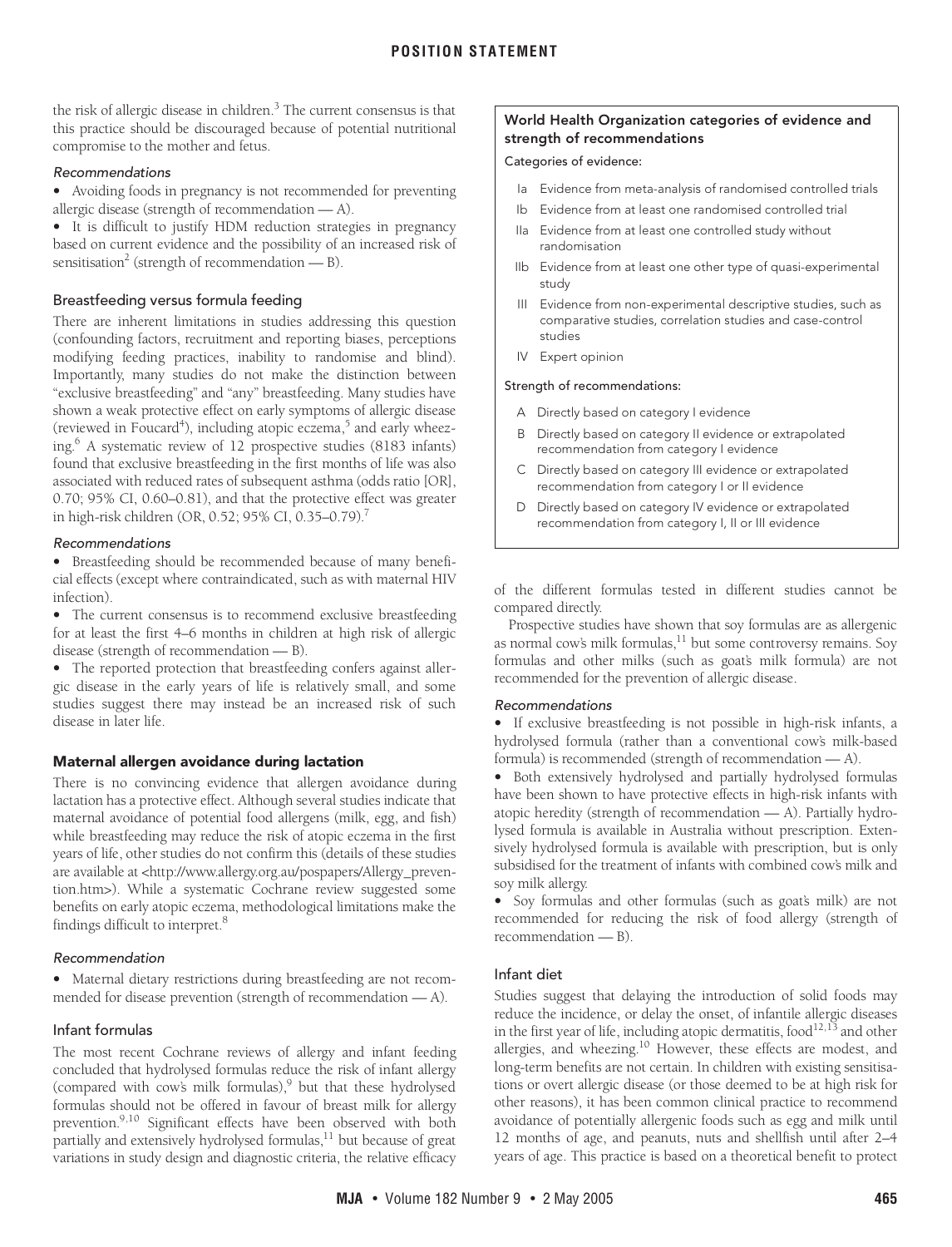an "immature immune system". Nevertheless, although the "benefit" is not known, the "costs" of doing nothing are perceived as high, and the "cost" of this intervention is relatively low. There is no evidence that avoiding peanuts, nuts and shellfish during early life is harmful for high-risk children.

#### Recommendations

**•** Complementary foods (including normal cow's milk formulas) should be delayed for at least 4–6 months (strength of recommendation  $-$  B; the meta-analysis in question<sup>10</sup> did not look at this intervention in isolation). This preventive effect has only been demonstrated in high risk infants with atopic heredity, and preterm infants (strength of recommendation — B).

**•** There is no evidence that dietary elimination after the age of 4–6 months has a preventive effect, though this needs additional investigation (strength of recommendation — B).

**•** Avoidance of peanut, nut and shellfish for the first 2–4 years of life may be recommended in high risk children as this is unlikely to cause harm, however it must be emphasised that there is no evidence to support this (strength of recommendation — D).

#### Exposure to house dust mite

There is a dose relationship between house dust mite (HDM) population levels in the home and sensitisation to HDM[.14](#page-3-14) Stringent environmental control measures can dramatically reduce HDM numbers,[15](#page-3-15) and even less stringent measures (mite covers for bedding and washing instructions) significantly reduce HDM numbers.<sup>[16](#page-3-16)</sup>

Although some studies have suggested benefits of reducing early HDM exposure, long-term data are still not available. Conflicting evidence<sup>15</sup> and recent reports of increased sensitisation risk have raised concern.<sup>2</sup> Further follow-up of ongoing cohorts is required before any recommendations can be made within the public health context[.15](#page-3-15)

#### Recommendations

**•** HDM avoidance has been shown to benefit some patients with established disease and sensitivity, but whether reduced exposure will protect against the development of new disease remains uncertain.

**•** No recommendation can be made at this time regarding the implementation of HDM avoidance measures for preventing allergic disease. HDM avoidance measures in pregnancy and early infancy may delay the onset of allergic disease, but no long-term data are available and the effects on sensitisation are inconsistent (strength of recommendation — B).

# Exposure to pet allergens

In some (but not all) studies, pet exposure in the first year of life has been associated with a lower prevalence of asthma and airway reactivity in later childhood and with less sensitisation to not only pet allergens, but also less sensitisation to other allergens at 6 years of age (see position paper on ASCIA website: <http://www.allergy.org.au/ pospapers/Allergy\_prevention.htm>). The potential mechanisms are not yet understood, but may relate to higher environmental levels of bacterial endotoxin in the presence of cats, dogs and cockroaches in the home. A systematic review concluded that exposure to pets increases the risk of asthma and wheezing in older children (over 6 years) but not in children aged less than 6 years.<sup>17</sup>

# Recommendations

**•** In patients with established allergic disease and sensitisation to pet allergens, removing pets may be of benefit.

**•** There is no consistent evidence that either exposure to, or avoidance of, pet allergens has a protective effect against development of allergic disease. No recommendations can be made about exposure to pets and prevention of allergic disease (strength of recommenda $tion - B$ ).

**•** If a family already has pets, it is not necessary to remove them for the purposes of allergy prevention; however, it is also not recommended to acquire new pets for the purposes of allergy prevention (strength of recommendation — B).

# **The role of pollutants and irritants**

Maternal smoking in pregnancy has adverse effects on infant lung development.<sup>18</sup> Parental smoking has also been associated with wheezing illness in early childhood.<sup>19</sup> The relationship between cigarette smoke exposure and atopy is less clear.

The role of other indoor pollutants is poorly understood. In some populations, the use of home gas appliances has been associated with an increased risk of HDM sensitisation and subsequent respiratory symptoms,<sup>20</sup> but this needs to be confirmed.

# Recommendations

**•** Pregnant women should be advised not to smoke.

**•** Parents should be advised not to smoke (strength of recommendation — B).

**•** Children should not be exposed to cigarette smoke in confined spaces (strength of recommendation — B).

**•** Parents should also minimise exposure to indoor air pollutants (strength of recommendation — C).

# **The role of early infection and other microbial exposure**

The potential for bacterial products to inhibit allergic inflammation have made these logical agents for allergy prevention. It was recently demonstrated that giving probiotic bacteria (in the final weeks of pregnancy and the first 6 months of life) protected against the development of atopic eczema at 1 year and 4 years of age.<sup>21</sup> Other studies are under way to further evaluate the benefits of probiotics in preventing allergic disease.

# Recommendations and comments

**•** No conclusions can be made at this time about microbial infection and prevention of allergic disease (strength of recommendation — C).

**•** Although probiotics appear to be safe, follow-up studies are needed to confirm long-term effects. No recommendations can be made at this time because of limited evidence.

**•** The use of other bacterial products for allergy prevention is still experimental.

# **The role of immunomodulatory dietary nutrients**

There is growing interest in the role of dietary components with recognised immunomodulatory effects on the development of allergic disease, such as antioxidants and polyunsaturated fatty acids (PUFA). Preliminary studies of the role of omega-3 (n-3) PUFA supplementation in infancy have reported reduced prevalence of wheeze at 18 months and allergic cough at 3 years, but no effect on wheeze at 3 years.<sup>[22,](#page-3-22)[23](#page-3-23)</sup> Furthermore, there was no effect on sensitisation to foods, or atopic dermatitis.